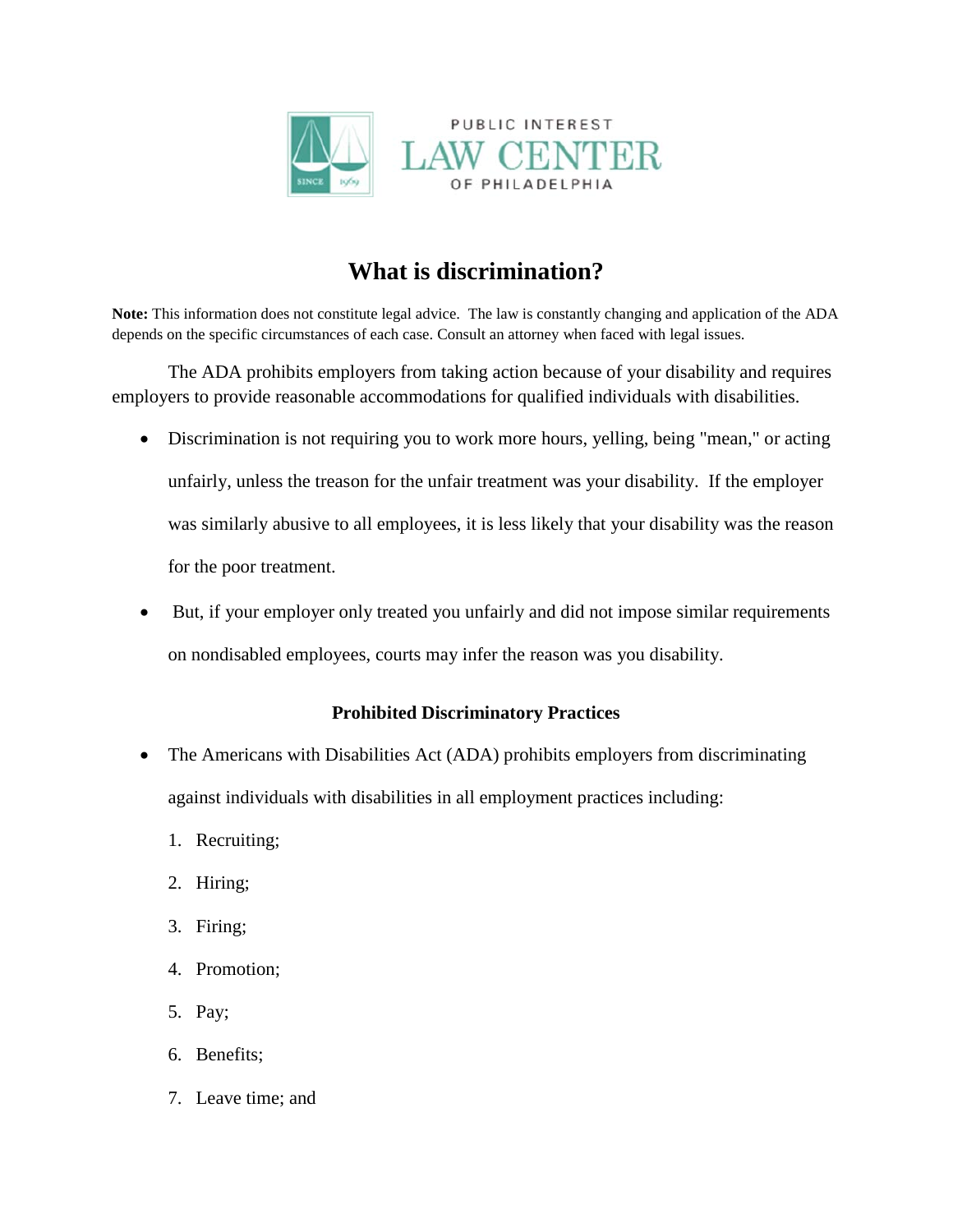- 8. All other employment-related activities, including harassment on the basis of disability.
- The ADA also requires employers to provide reasonable accommodations to qualified individuals with disabilities. The failure to provide reasonable accommodations when requested also constitutes discrimination. You can find more information about reasonable accommodations by [following this link.](http://www.pilcop.org/wp-content/uploads/2014/11/Reasonable-Accommodation.docx)

## **What is retaliation?**

- Under the ADA, employers are also prohibited from retaliation against employees who have asserted their rights under the ADA, have opposed any practice made unlawful by the ADA, or have participated in an investigation or proceeding under the ADA.
- In order to show that you have been the victim of retaliation you must prove three things:
	- 1. You engaged in "protected activity." "Protected activity" includes asserting your rights under the ADA, opposing a practice that you believe to be unlawful discrimination, and participating in employment discrimination proceedings.
		- a. For example: if you are terminated because you requested an accommodation.
	- 2. You were subject to an "adverse employment action." "Adverse employment actions" include firing, denial of promotion, negative evaluations, and any actions that would deter a reasonable person from reporting ADA violations.
		- a. For example: you were given a negative performance evaluation for failure of loyalty after you filed a complaint about discrimination under the ADA.
	- 3. There is a "casual link" between the protected activity and the adverse employment action. A "casual link" is a connection that shows your employer's adverse action was a result of your engaging in protected activity. Often the temporal proximity of the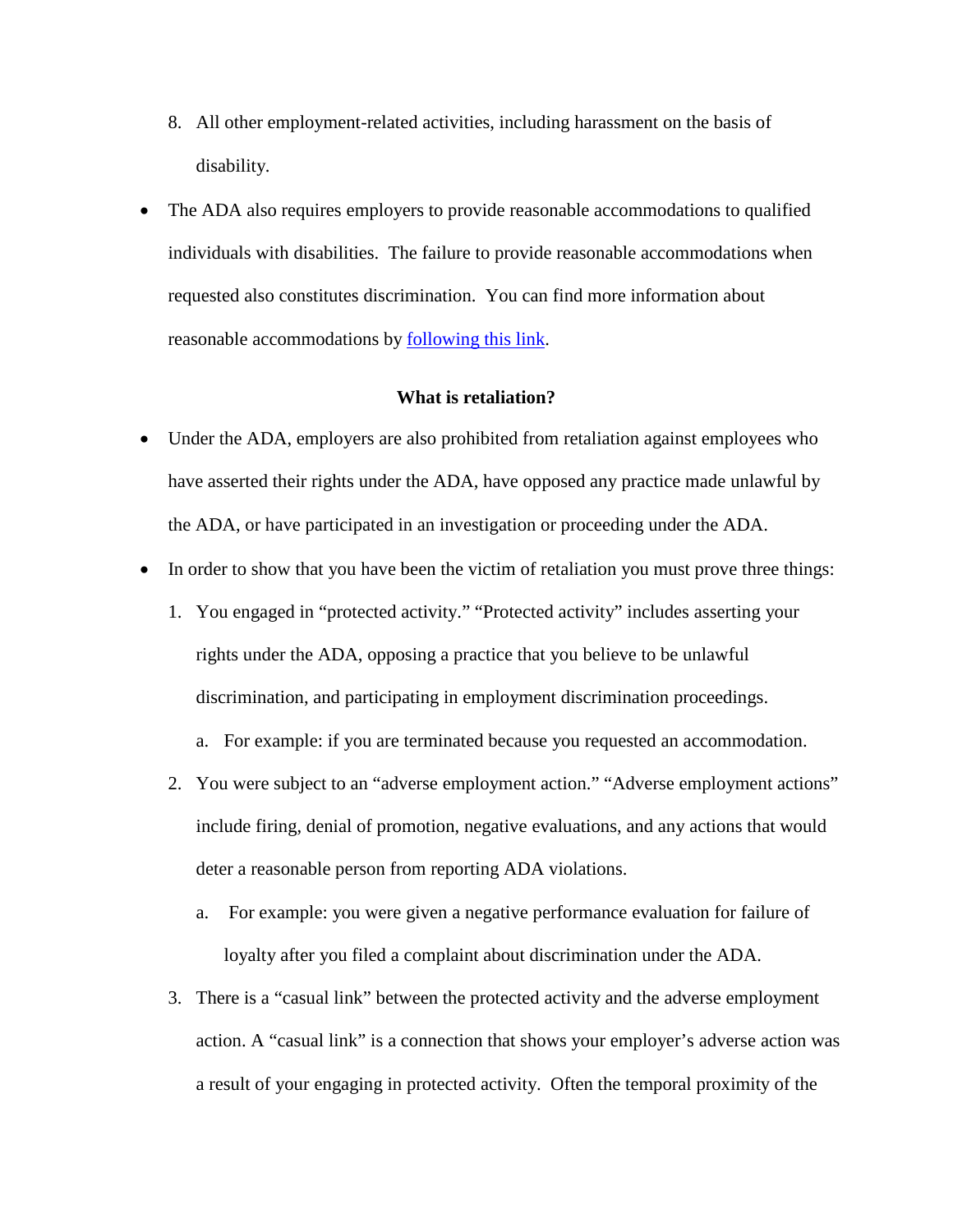adverse action to your protected activity can show this causation. For example: you filed a complaint with the EEOC and you were terminated the following day.

- a. The reason for the employer's action must be your protected activity. If the employer would have taken the same action anyway, it is not retaliation.
- Employers are not engaging in retaliation under the ADA if the adverse action was taken for a legitimate, non-discriminatory reason. For example: poor job performance.

## **What is a hostile work environment?**

Certain workplace harassment or hostile work environment claims can be brought under the ADA even though it is not explicitly prohibited.

- Harassment on its own is not prohibited by the ADA.
- In order to bring an harassment claim there are four things you must show:
	- 1. The conduct was unwelcome;
	- 2. The conduct had the purpose or effect of unreasonably interfering with your work performance or creating a hostile work environment;
	- 3. The conduct was based on your status as a person with disabilities or your association with a person with a disability; and
	- 4. The harassment was severe and pervasive enough to alter the conditions of your employment and create an abusive work environment.
- Severe and pervasive means that both the nature and duration of the harassment are considered to determine whether it alters the terms and conditions of employment
- For example: an employee with intellectual disabilities is taunted by his co-workers for his disability on a daily basis to the point that it interferes with his ability to do his job.